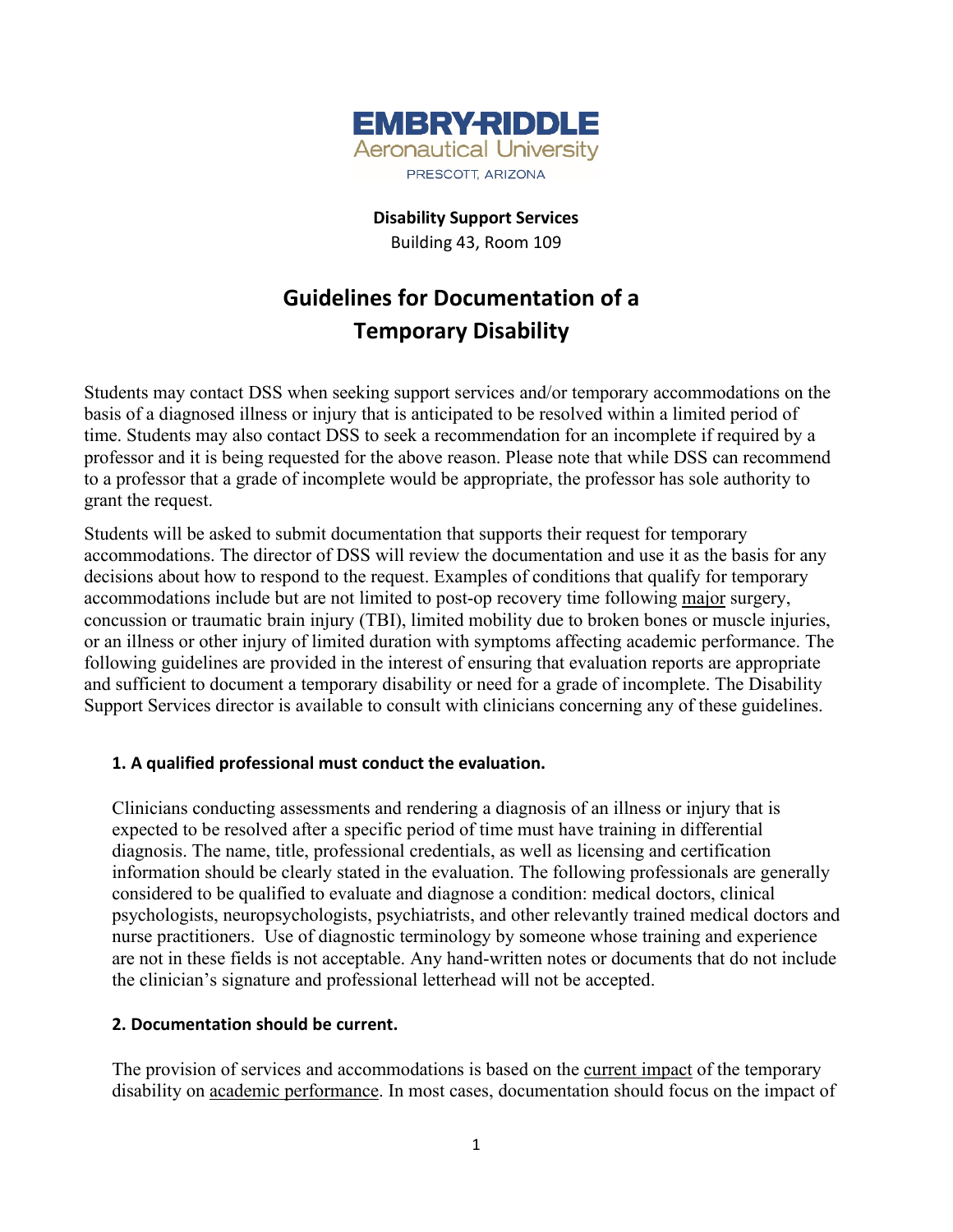the injury or illness based on an evaluation performed at the time signs or symptoms first developed. However, if the impact is not immediately known but arises after a period of time has passed since development of the injury or illness, the fact that delayed symptoms could surface should be addressed in the documentation. Additionally, documentation must be dated within three months prior to the start of the semester for which temporary accommodations are being requested. If documentation is older than three months, new documentation may be required. Documentation should also clearly show the time period for which the temporary accommodations are needed. These accommodations or the leave may be extended for one additional semester if further supporting documentation from a clinician is submitted. After that time, any extension of accommodations is at the discretion of the director of DSS. More comprehensive documentation may be requested.

If documentation is inadequate in scope or content, or does not address an individual's current level of functioning and need for accommodations, reevaluation may be warranted. In cases where a new medication has been prescribed or medication previously taken has been discontinued subsequent to the evaluation, it may be necessary to update the evaluation report.

## **3. Documentation should be comprehensive.**

The impact of an injury or illness may vary between individuals. Therefore, documentation must cover all aspects of how this individual's daily activities have been affected and the barriers to learning that have been created for the individual by the illness or injury. The documentation should include a discussion of how the individual's academic performance could be affected and the anticipated duration of that effect.

## **4. A change in status or diagnosis may need additional documentation.**

If at any point the clinician determines that the illness or injury is likely to become permanent, new documentation may be requested to continue or change any current accommodations. This documentation will be needed to show the long-term effect on the individual's activities of daily living, including academic performance.

## **5. Documentation must include a specific diagnosis.**

The report must include a clear diagnosis and explanation of the illness or injury. Also include a list of any applicable medications, their role in treatment, and the expected duration of their course if known. A positive response to medication or the use of medication does not in and of itself support or negate the need for accommodations.

#### **8. An interpretive summary should be provided.**

An interpretive summary based on a comprehensive evaluative process is a necessary component of the documentation. This summary should include indication and discussion of the substantial limitation to learning presented by the temporary disability and the degree and duration (if known) to which this will affect the individual in a learning environment.